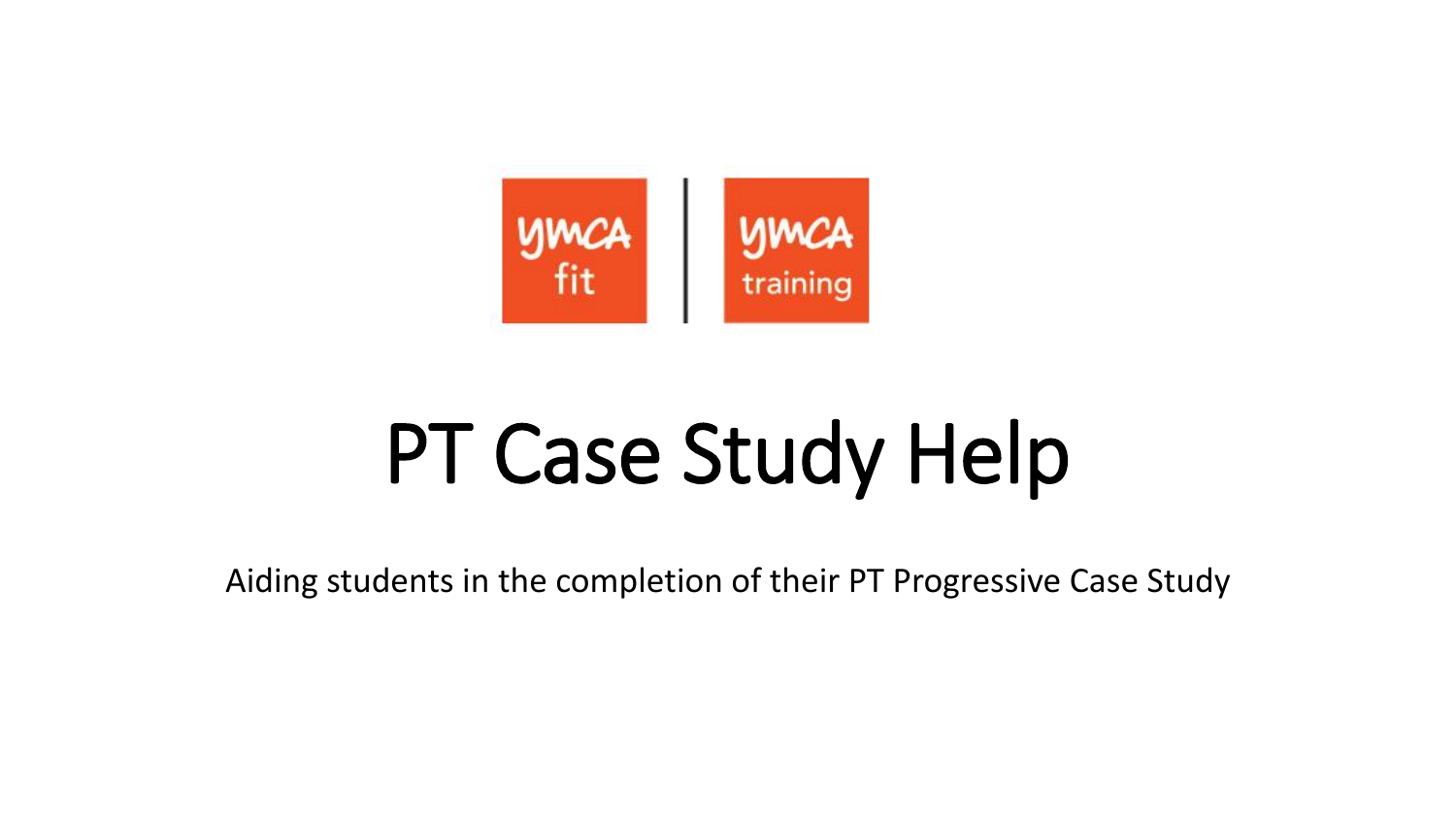

### Important Note\*

Client profile

If you attended your advanced training practical assessment before the 31th October 2016 you are required to submit this assignment online.

If you attended/will attend your advanced training practical assessment after the 31" October 2016 you are required to print your completed assignment and take with you on your assessment day for marking. If this assignment is submitted online a fee will be charged.

| <b>.</b>                                                                                       |                 |                                                                                              |
|------------------------------------------------------------------------------------------------|-----------------|----------------------------------------------------------------------------------------------|
| Learner Name:                                                                                  | Date:           |                                                                                              |
| <b>Client's name</b>                                                                           | Gender<br>Age   |                                                                                              |
|                                                                                                |                 |                                                                                              |
| Description of lifestyle, to include: family, occupation, hobbies etc.                         |                 |                                                                                              |
|                                                                                                |                 |                                                                                              |
|                                                                                                |                 |                                                                                              |
|                                                                                                |                 |                                                                                              |
|                                                                                                |                 |                                                                                              |
|                                                                                                |                 |                                                                                              |
|                                                                                                |                 |                                                                                              |
| <b>Description of exercise and physical</b><br>activity levels. (apply FITT where appropriate) |                 | Description of past exercise and physical<br>activity levels. (apply FITT where appropriate) |
|                                                                                                |                 |                                                                                              |
|                                                                                                |                 |                                                                                              |
|                                                                                                |                 |                                                                                              |
|                                                                                                |                 |                                                                                              |
|                                                                                                |                 |                                                                                              |
|                                                                                                |                 |                                                                                              |
| <b>Clients activity likes and dislikes</b><br>Likes                                            | <b>Dislikes</b> |                                                                                              |
|                                                                                                |                 |                                                                                              |
|                                                                                                |                 |                                                                                              |
|                                                                                                |                 |                                                                                              |
|                                                                                                |                 |                                                                                              |
|                                                                                                |                 |                                                                                              |
|                                                                                                |                 |                                                                                              |

 $\mathbbm{1}$ 

Here provide a detailed description including things such as: -

- Home life, kids, sleep time/patterns
- Occupation working hours, stress levels, activity whilst at work, how they commute
- Hobbies or interests that are active
- What they do in their spare time

We recommend you use the FITT acronym here but you can just write descriptions if you prefer as long as you cover **F**requency, **I**ntensity, **T**ime and **T**ype.

Provide at least two likes and dislikes here.

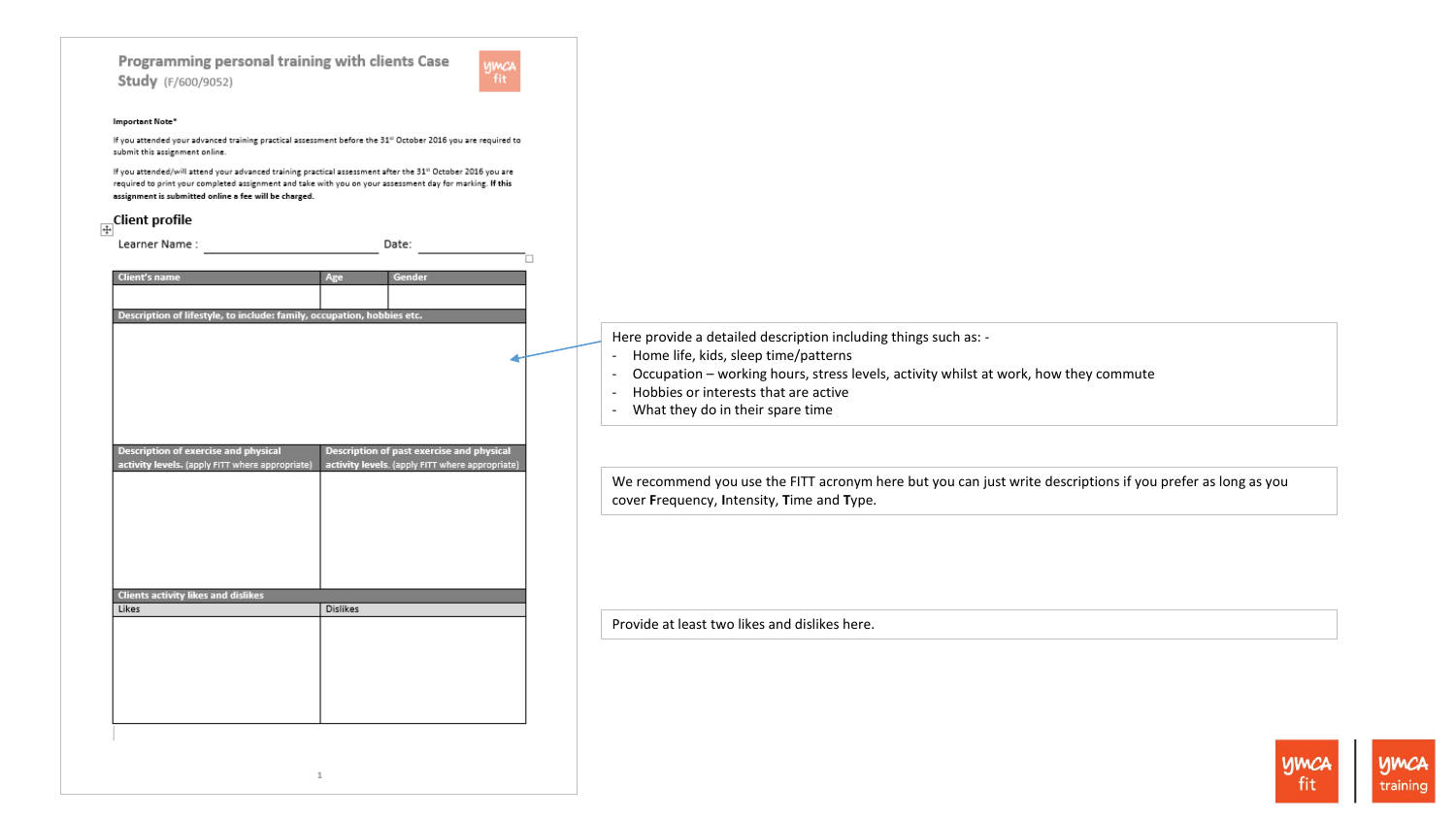**ymca** 

| <b>Client PAR-Q completed and</b>                         | Did the client answer YES to any PAR-Q |
|-----------------------------------------------------------|----------------------------------------|
| informed consent explained:<br>YES/NO                     | questions?                             |
| Analysis of PAR-Q responses and actions if applicable     |                                        |
|                                                           |                                        |
|                                                           |                                        |
|                                                           |                                        |
|                                                           |                                        |
| Results from the test (physical measurements/assessments) |                                        |
| <b>Test</b>                                               | <b>Results</b>                         |
| Blood pressure                                            |                                        |
| Anthropometrics:                                          | <b>Results</b>                         |
| height and weight                                         |                                        |
| BMI                                                       |                                        |
| Waist circumference                                       |                                        |
| Waist to hip ratio                                        |                                        |
| <b>Body composition:</b>                                  | <b>Results</b>                         |
| Callipers                                                 |                                        |
| Bio-electrical impedance                                  |                                        |
| <b>Cardiovascular fitness:</b>                            | <b>Results</b>                         |
| Astrand bike test                                         |                                        |
| Rockport walking test                                     |                                        |
| Step test                                                 |                                        |
| Cooper 12 min walk/run                                    |                                        |
| Range of movement:                                        | <b>Results</b>                         |
| Sit and reach test                                        |                                        |
| Visual assessment                                         |                                        |
| <b>Muscular fitness:</b>                                  | <b>Results</b>                         |
| Abdominal curl/sit up test                                |                                        |
| Press-up test                                             |                                        |
| Estimation of 8-12 rep max                                |                                        |
|                                                           |                                        |

 $\mathbb Z$ 

State here whether or not your client has any medical/health issues and any actions needed as a result of information gathered from the consultation or the PARQ.

Here you must provide at least one result from each section – you don't need to explain what the result means at this stage.

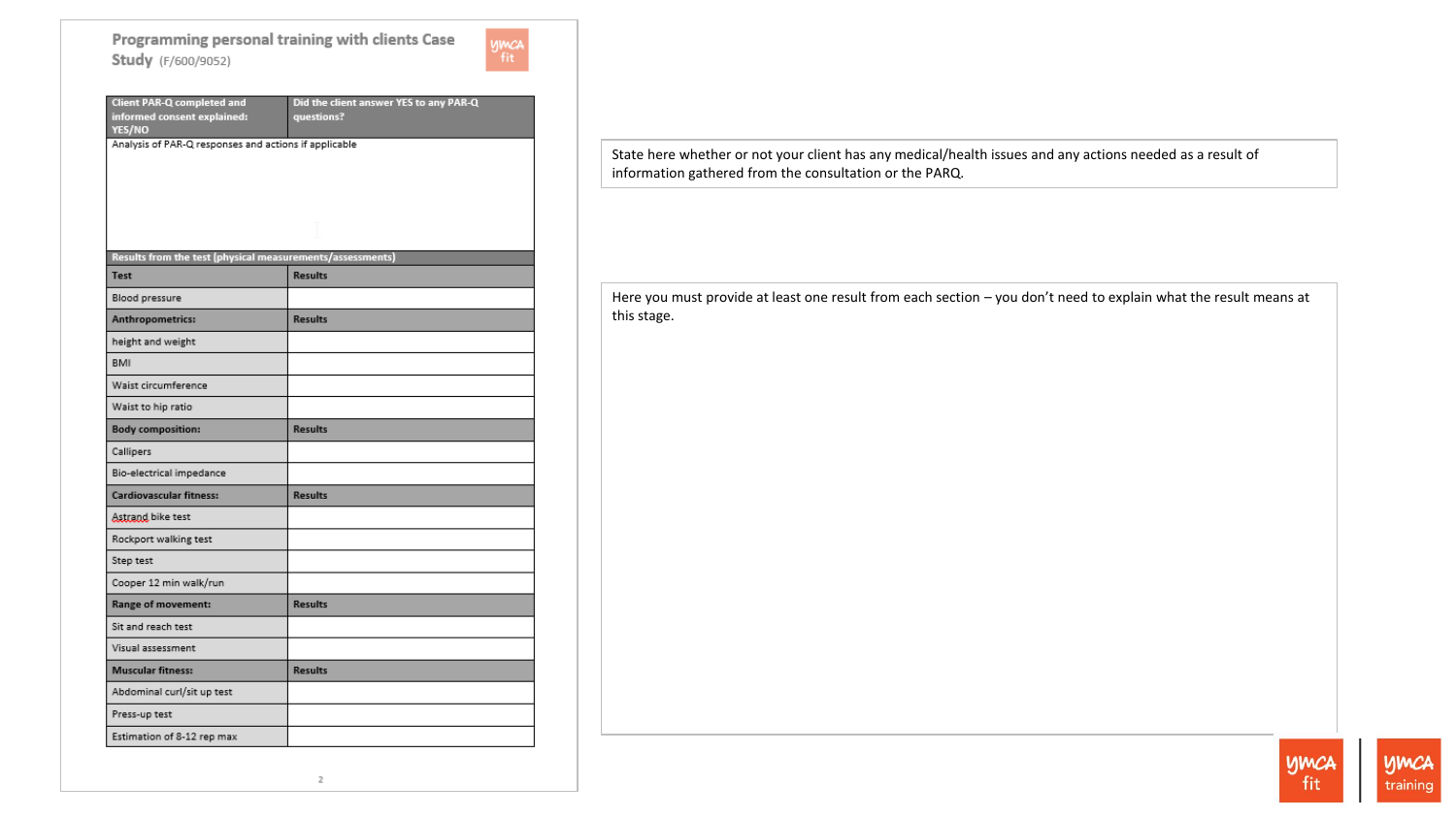yma<br>fit

| Results analysis - list any considerations for the programme based on the above         |
|-----------------------------------------------------------------------------------------|
|                                                                                         |
|                                                                                         |
|                                                                                         |
|                                                                                         |
|                                                                                         |
|                                                                                         |
|                                                                                         |
|                                                                                         |
|                                                                                         |
|                                                                                         |
| Functional ability - list any areas of functional fitness that need applying to the     |
|                                                                                         |
| programme                                                                               |
|                                                                                         |
|                                                                                         |
|                                                                                         |
|                                                                                         |
|                                                                                         |
|                                                                                         |
|                                                                                         |
| Posture and alignment - list any postural/alignment issues your client might have and   |
| how these will be addressed in the programme                                            |
|                                                                                         |
|                                                                                         |
|                                                                                         |
|                                                                                         |
|                                                                                         |
|                                                                                         |
|                                                                                         |
|                                                                                         |
| <b>Client's needs</b>                                                                   |
|                                                                                         |
|                                                                                         |
|                                                                                         |
|                                                                                         |
|                                                                                         |
|                                                                                         |
|                                                                                         |
|                                                                                         |
|                                                                                         |
| Clients readiness to participate (list the client's general feelings towards starting a |
| programme of exercise and any possible obstacles)                                       |
|                                                                                         |
|                                                                                         |
|                                                                                         |
|                                                                                         |
|                                                                                         |
|                                                                                         |
|                                                                                         |
|                                                                                         |
|                                                                                         |
|                                                                                         |

Here explain what each of the results recorded on the previous page means e.g. for BMI give the classification and how it will affect your programme design – if they are obese how will it affect the intensity of sessions etc?

Here list a minimum of 1 exercise/movement to be analysed and how the result/outcome will impact on your programme design.

Give at least one posture or alignment observation for your client and explain how you will address these in the programme.

Clients needs should include any information from their lifestyle, fitness testing, posture, functional analysis etc **and** what the client wants to achieve from their programme.

This must include details of your clients motivation and perception of their exercise programme and a list of any possible barriers or obstacles that may affect their adherence or achieving goals.

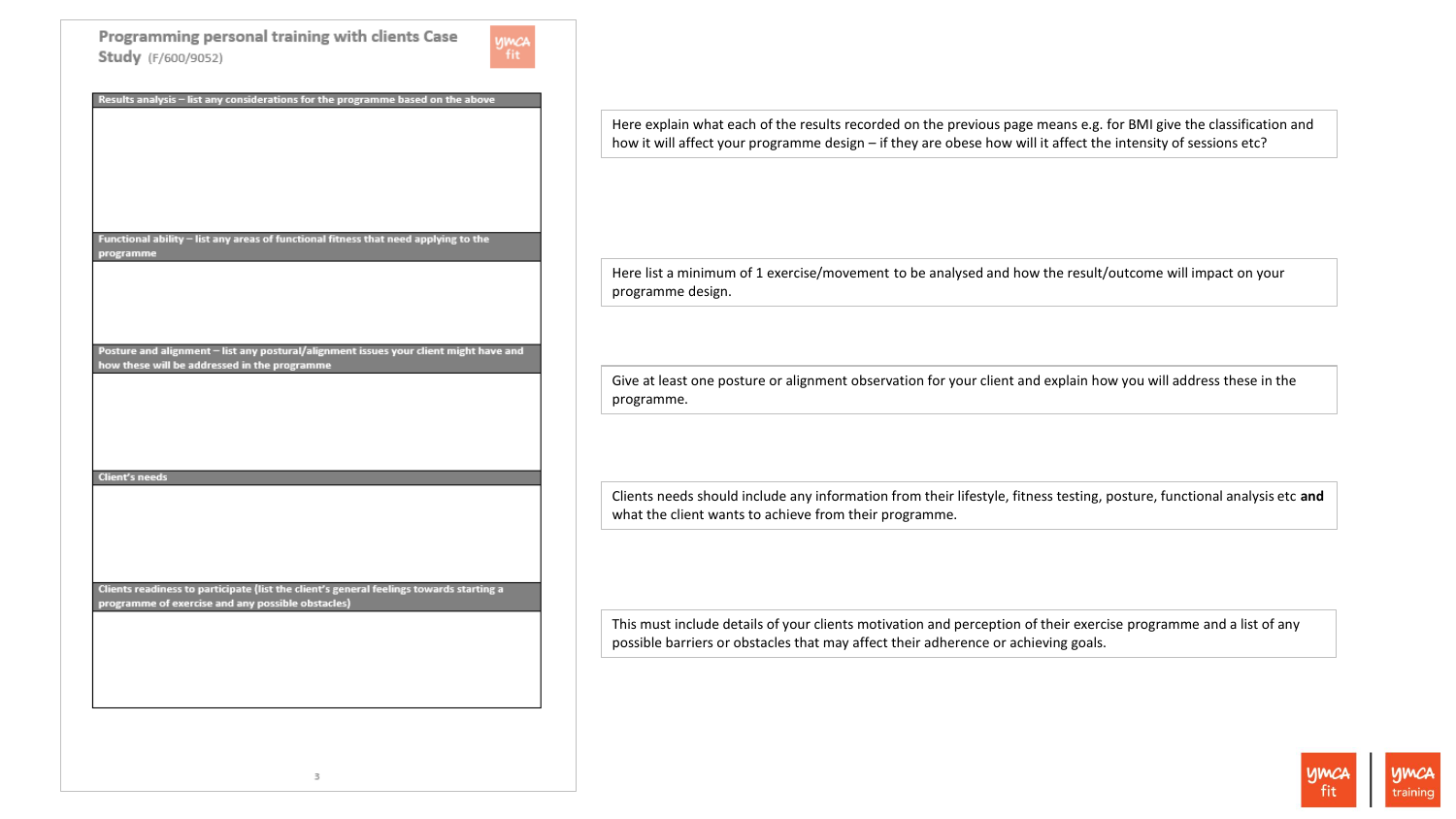

## **Goal setting**

Learner Name:

Date:

Based on the information gathered from the client and the analysis of this information agree Based on the information gathered from the client and the analysis of the short, medium and long term SMART programme goals with the client.

| Short-term            |  |
|-----------------------|--|
|                       |  |
|                       |  |
|                       |  |
|                       |  |
|                       |  |
|                       |  |
|                       |  |
|                       |  |
|                       |  |
|                       |  |
|                       |  |
| Agreed review points: |  |
|                       |  |
| Medium-term           |  |
|                       |  |
|                       |  |
|                       |  |
|                       |  |
|                       |  |
|                       |  |
|                       |  |
|                       |  |
|                       |  |
|                       |  |
|                       |  |
| Agreed review points  |  |
|                       |  |
| Long-term             |  |
|                       |  |
|                       |  |
|                       |  |
|                       |  |
|                       |  |
|                       |  |
|                       |  |
|                       |  |
|                       |  |
|                       |  |
|                       |  |
|                       |  |
|                       |  |
|                       |  |
|                       |  |
| Agreed review points: |  |
|                       |  |
|                       |  |

Goals in this section need to be fitness related, not nutrition.

It's easiest to establish your long term goals first, then work backwards setting medium and short term goals that build towards them achieving their long term goal.

Make sure your goals are SMART – you don't have to use the acronym but still ensure they're SMART!

The agreed review point is a date you agree with your client to review the goal – this should be approximately midway towards the time set for the goal to be achieved.

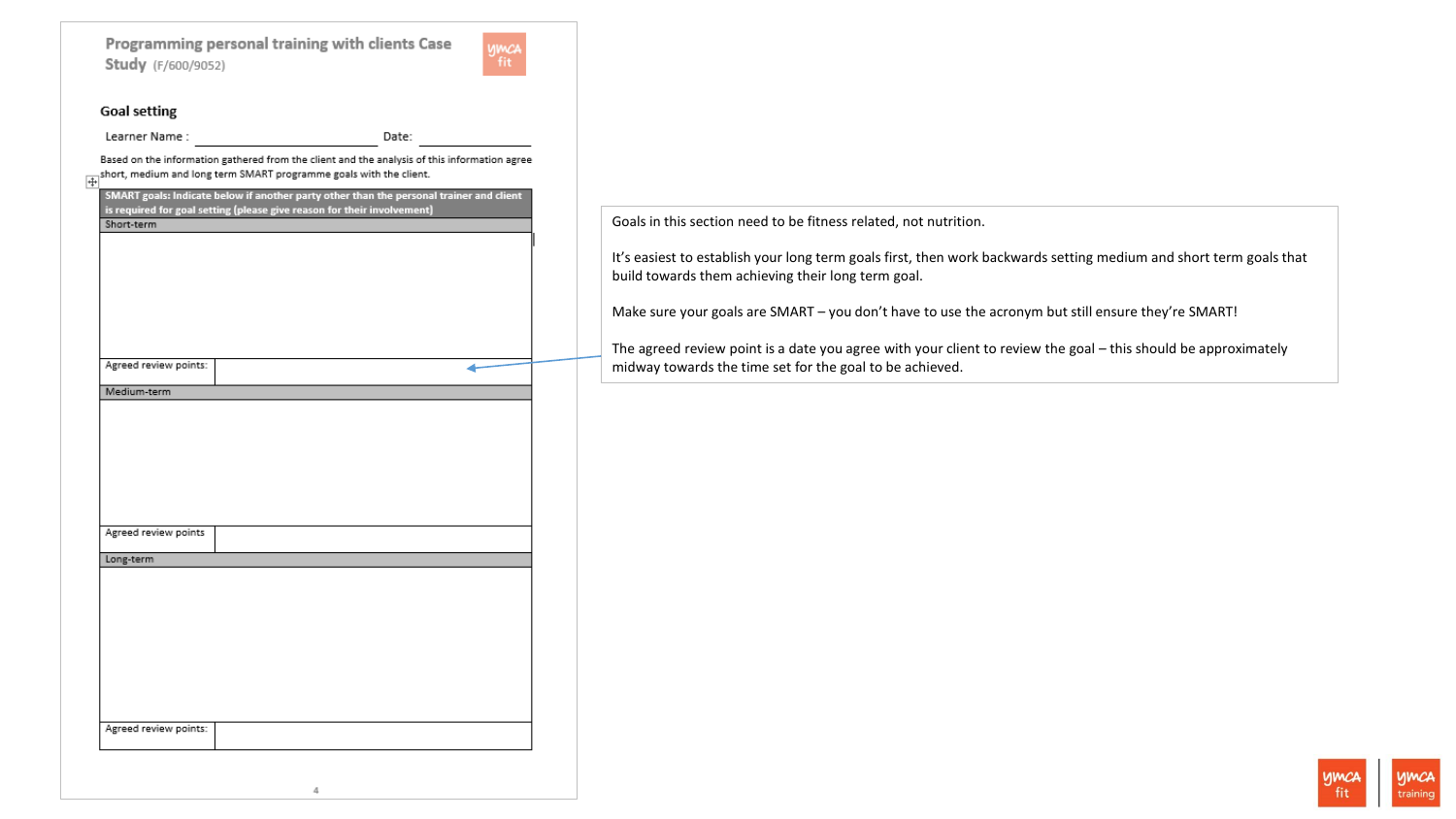

| <b>Barriers to achieving goals</b> | <b>Strategies to overcome barriers</b> |
|------------------------------------|----------------------------------------|
|                                    |                                        |
|                                    |                                        |
|                                    |                                        |
|                                    |                                        |
|                                    |                                        |
|                                    |                                        |
|                                    |                                        |
|                                    |                                        |
|                                    |                                        |
|                                    |                                        |
|                                    |                                        |
|                                    |                                        |
|                                    |                                        |
|                                    |                                        |
|                                    |                                        |
|                                    |                                        |

In the first column write at least one barrier your client may face that might affect them achieving their goals – this could be something they've spoken to you about during their consultation.

In the second column give an idea of how to overcome the barrier e.g. support from family and friends, incentives etc.

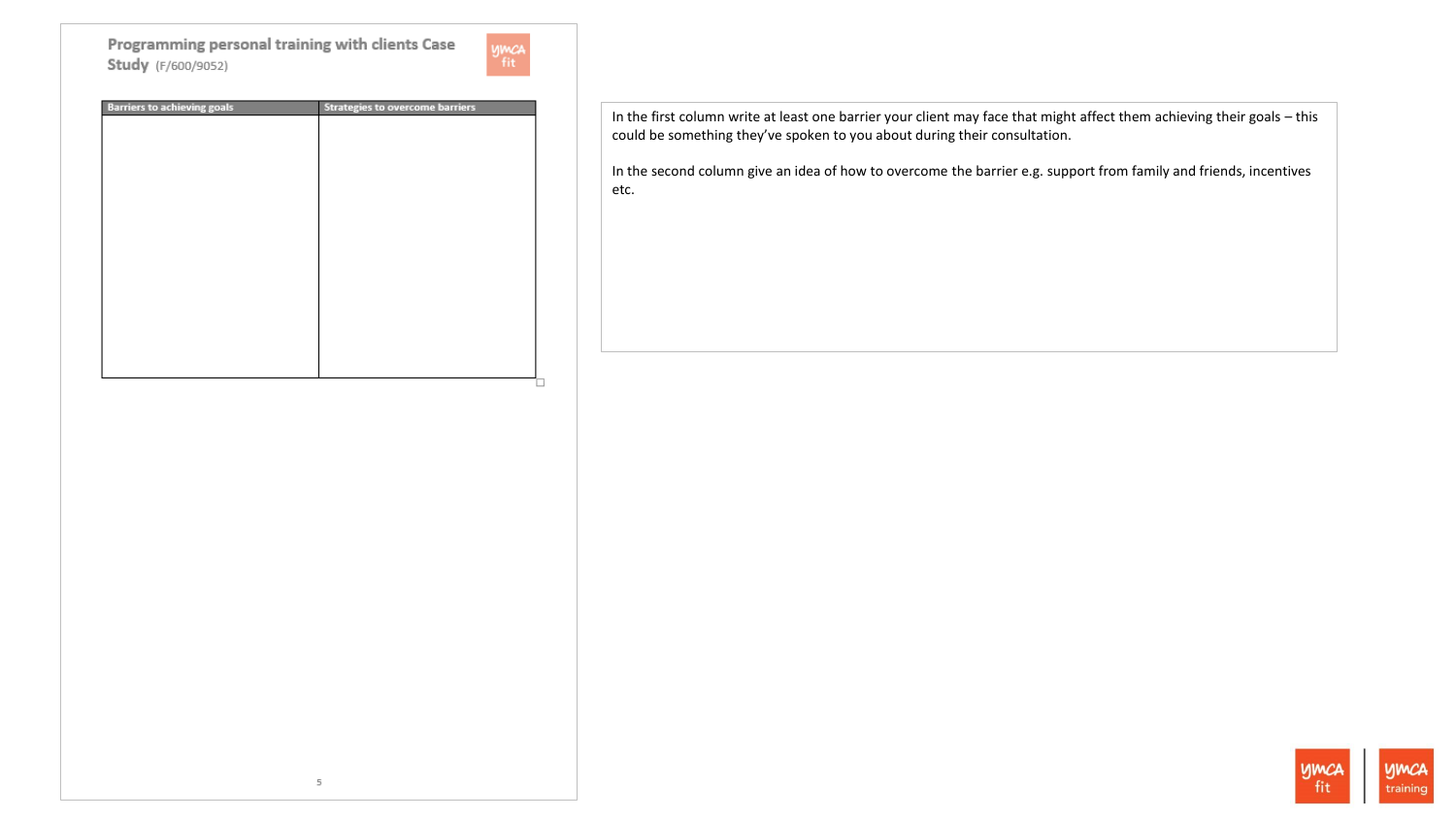

## **Client testimony**

Learner's name:

Client's name:

In signing this testimony you (the client) agree that the areas outlined in the checklist below have been fully explained/agreed between yourself and your personal trainer (the learner).

<u> 1980 - Johann Barbara, martxa al III-lea (h. 1974).</u>

| The personal trainer (learner):                                                              |       |
|----------------------------------------------------------------------------------------------|-------|
| CT1. Worked with you to agree short, medium and long-term goals appropriate to your<br>needs |       |
| CT2. Agreed with you your needs and readiness to participate                                 |       |
| CT3. Agreed with you the demands of the programme                                            |       |
| CT4. Agreed with you a timetable of sessions                                                 |       |
| CT5. Agreed with you appropriate evaluation methods and review dates                         |       |
| CT6. Agreed with you how to maintain contact between sessions                                |       |
|                                                                                              |       |
| Client's signature:<br>*an electronic signature is acceptable on this document               | Date: |
| Learner's signature:                                                                         | Date: |
| *an electronic signature is acceptable on this document                                      |       |
|                                                                                              |       |
|                                                                                              |       |
|                                                                                              |       |
|                                                                                              |       |
|                                                                                              |       |
|                                                                                              |       |
|                                                                                              |       |

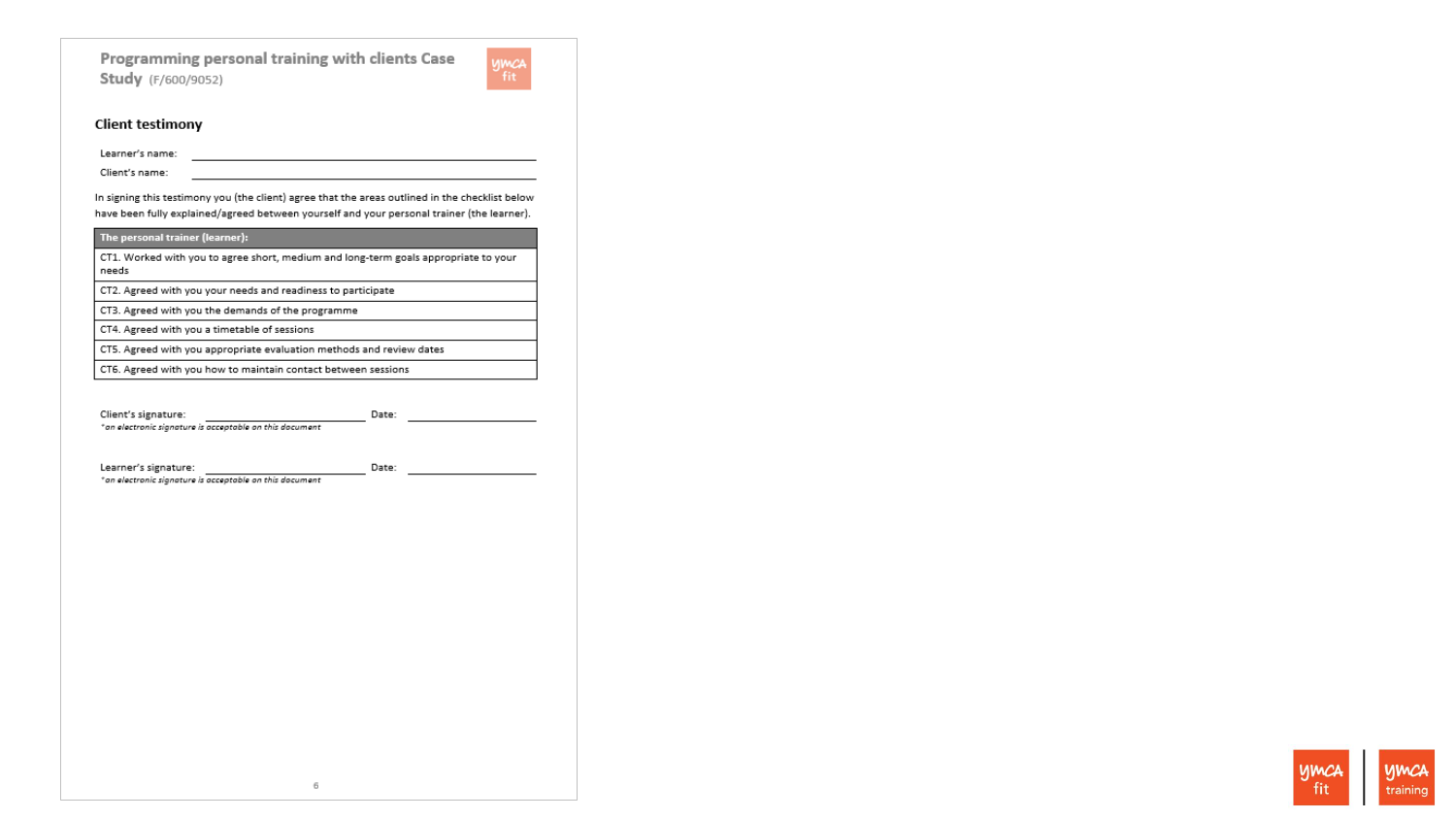## Programme card 1

| Environment and resources:<br>Assessor's name:<br>Date:<br>Warm up<br>Overview of content<br>Level/speed<br>RPE/HR<br>Equipment and<br>Adaptations or<br>(including mobility, pulse)<br>duration<br>alternatives<br>raising and pre-stretch -<br>where appropriate<br><b>Cardiovascular training</b><br>Equipment and<br>Level/speed<br>Adaptations or<br>Programme timings<br>RPE/HR<br>alternatives<br>approach<br><b>Resistance training</b><br>Exercise/machine<br>Adaptation(s)<br>Resistance<br>Reps<br>Sets : rest<br>Training<br>(kg/body<br>system<br>or<br>weight)<br>alternatives | Client's name: |  | Goal stage this relates to: |  |
|----------------------------------------------------------------------------------------------------------------------------------------------------------------------------------------------------------------------------------------------------------------------------------------------------------------------------------------------------------------------------------------------------------------------------------------------------------------------------------------------------------------------------------------------------------------------------------------------|----------------|--|-----------------------------|--|
|                                                                                                                                                                                                                                                                                                                                                                                                                                                                                                                                                                                              |                |  |                             |  |
|                                                                                                                                                                                                                                                                                                                                                                                                                                                                                                                                                                                              |                |  |                             |  |
|                                                                                                                                                                                                                                                                                                                                                                                                                                                                                                                                                                                              |                |  |                             |  |
|                                                                                                                                                                                                                                                                                                                                                                                                                                                                                                                                                                                              |                |  |                             |  |
|                                                                                                                                                                                                                                                                                                                                                                                                                                                                                                                                                                                              |                |  |                             |  |
|                                                                                                                                                                                                                                                                                                                                                                                                                                                                                                                                                                                              |                |  |                             |  |
|                                                                                                                                                                                                                                                                                                                                                                                                                                                                                                                                                                                              |                |  |                             |  |
|                                                                                                                                                                                                                                                                                                                                                                                                                                                                                                                                                                                              |                |  |                             |  |
|                                                                                                                                                                                                                                                                                                                                                                                                                                                                                                                                                                                              |                |  |                             |  |
|                                                                                                                                                                                                                                                                                                                                                                                                                                                                                                                                                                                              |                |  |                             |  |
|                                                                                                                                                                                                                                                                                                                                                                                                                                                                                                                                                                                              |                |  |                             |  |
|                                                                                                                                                                                                                                                                                                                                                                                                                                                                                                                                                                                              |                |  |                             |  |
|                                                                                                                                                                                                                                                                                                                                                                                                                                                                                                                                                                                              |                |  |                             |  |
|                                                                                                                                                                                                                                                                                                                                                                                                                                                                                                                                                                                              |                |  |                             |  |
|                                                                                                                                                                                                                                                                                                                                                                                                                                                                                                                                                                                              |                |  |                             |  |
|                                                                                                                                                                                                                                                                                                                                                                                                                                                                                                                                                                                              |                |  |                             |  |
|                                                                                                                                                                                                                                                                                                                                                                                                                                                                                                                                                                                              |                |  |                             |  |
|                                                                                                                                                                                                                                                                                                                                                                                                                                                                                                                                                                                              |                |  |                             |  |
|                                                                                                                                                                                                                                                                                                                                                                                                                                                                                                                                                                                              |                |  |                             |  |
|                                                                                                                                                                                                                                                                                                                                                                                                                                                                                                                                                                                              |                |  |                             |  |
|                                                                                                                                                                                                                                                                                                                                                                                                                                                                                                                                                                                              |                |  |                             |  |
|                                                                                                                                                                                                                                                                                                                                                                                                                                                                                                                                                                                              |                |  |                             |  |
|                                                                                                                                                                                                                                                                                                                                                                                                                                                                                                                                                                                              |                |  |                             |  |
|                                                                                                                                                                                                                                                                                                                                                                                                                                                                                                                                                                                              |                |  |                             |  |
|                                                                                                                                                                                                                                                                                                                                                                                                                                                                                                                                                                                              |                |  |                             |  |
|                                                                                                                                                                                                                                                                                                                                                                                                                                                                                                                                                                                              |                |  |                             |  |
|                                                                                                                                                                                                                                                                                                                                                                                                                                                                                                                                                                                              |                |  |                             |  |
|                                                                                                                                                                                                                                                                                                                                                                                                                                                                                                                                                                                              |                |  |                             |  |
|                                                                                                                                                                                                                                                                                                                                                                                                                                                                                                                                                                                              |                |  |                             |  |
|                                                                                                                                                                                                                                                                                                                                                                                                                                                                                                                                                                                              |                |  |                             |  |
|                                                                                                                                                                                                                                                                                                                                                                                                                                                                                                                                                                                              |                |  |                             |  |
|                                                                                                                                                                                                                                                                                                                                                                                                                                                                                                                                                                                              |                |  |                             |  |
|                                                                                                                                                                                                                                                                                                                                                                                                                                                                                                                                                                                              |                |  |                             |  |
|                                                                                                                                                                                                                                                                                                                                                                                                                                                                                                                                                                                              |                |  |                             |  |

# Related to all Programme cards (1- 4)

\*\*\*All boxes must be completed in all components of the programme cards\*\*\*

Overview of content – provide a brief overview of the aim of the component

## For all elements

**Adaptations** – how you could you adapt the exercise to increase or decrease intensity?

**Alternatives** – CV: an alternative exercise/machine that your client could also use to achieve the same affect Resistance: an alternative exercise/machine that works the same muscle group

**Warm up and cool down** – warm up RPE/HR should show a gradual increase across the time given not just a flat intensity as this doesn't reflect how a warm up should be done. The same applies for the cool down with a gradual decrease in intensity.

## **RPE/HR for CV training**

LSD: RPE/HR should reflect an aerobic curve Fartlek: an average RPE/HR can be provided Interval: Work and rest RPE/HR needs to be detailed

## **Resistance training**

Training system is the method  $-e.g.$  supersets, drop sets etc

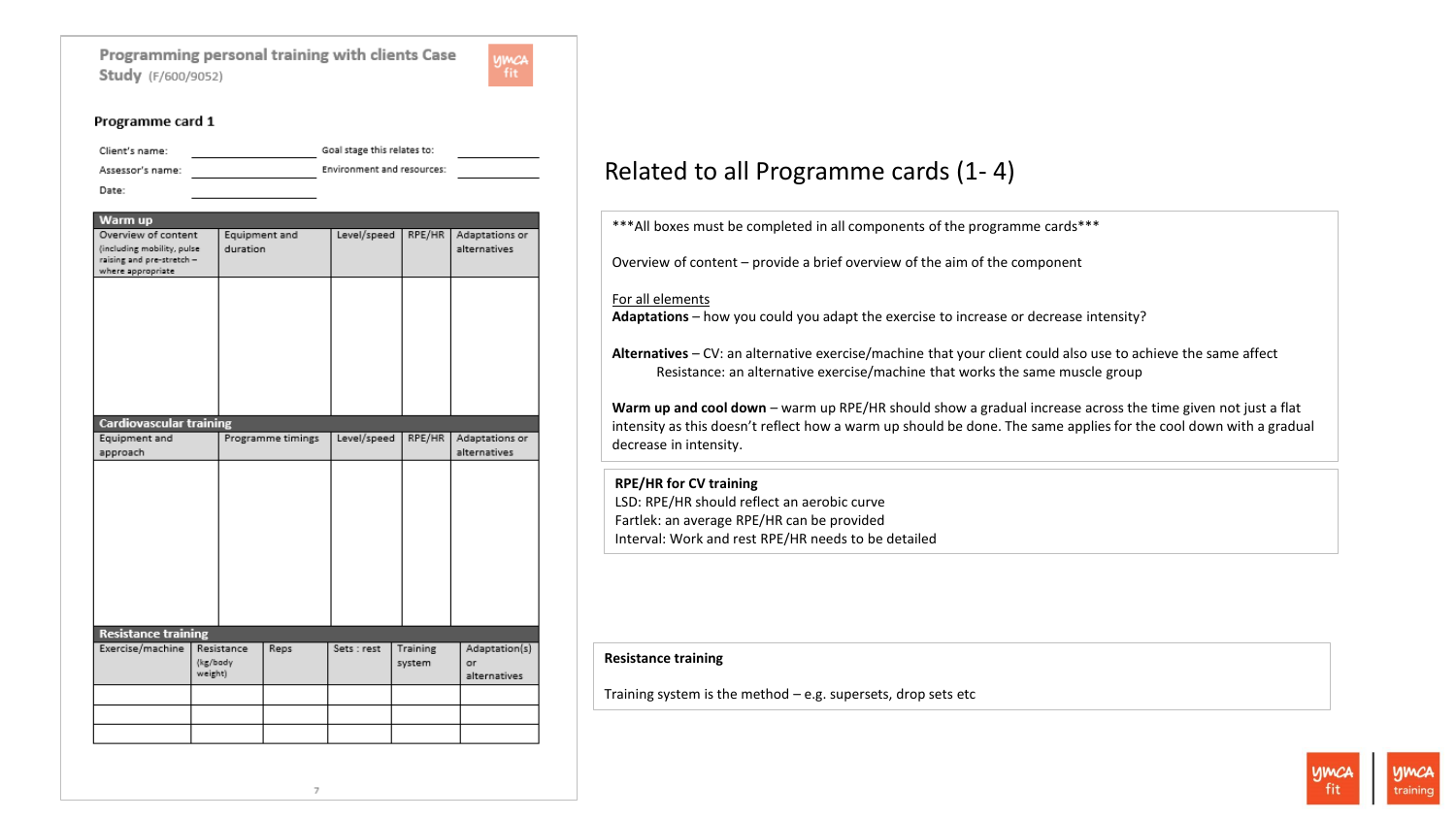| Cardiovascular training 2 - incorporating pulse lowering<br>Equipment and<br>approach | timings | Programme | Level/speed |                       | RPE/HR |  | Adaptation(s) or<br>alternatives |
|---------------------------------------------------------------------------------------|---------|-----------|-------------|-----------------------|--------|--|----------------------------------|
|                                                                                       |         |           |             |                       |        |  |                                  |
| <b>Core stability training</b><br>Core exercise(s)                                    |         | Position  |             | Length of hold : rest |        |  | Adaptation(s) or<br>alternatives |
| <b>Flexibility</b><br>Muscles Stretched                                               |         | Position  |             | Type/Length of hold   |        |  | Adaptation(s) or                 |
|                                                                                       |         |           |             | (static/dynamic/PNF)  |        |  | alternatives                     |
|                                                                                       |         |           |             |                       |        |  |                                  |
|                                                                                       |         |           |             |                       |        |  |                                  |

 $\rm s$ 

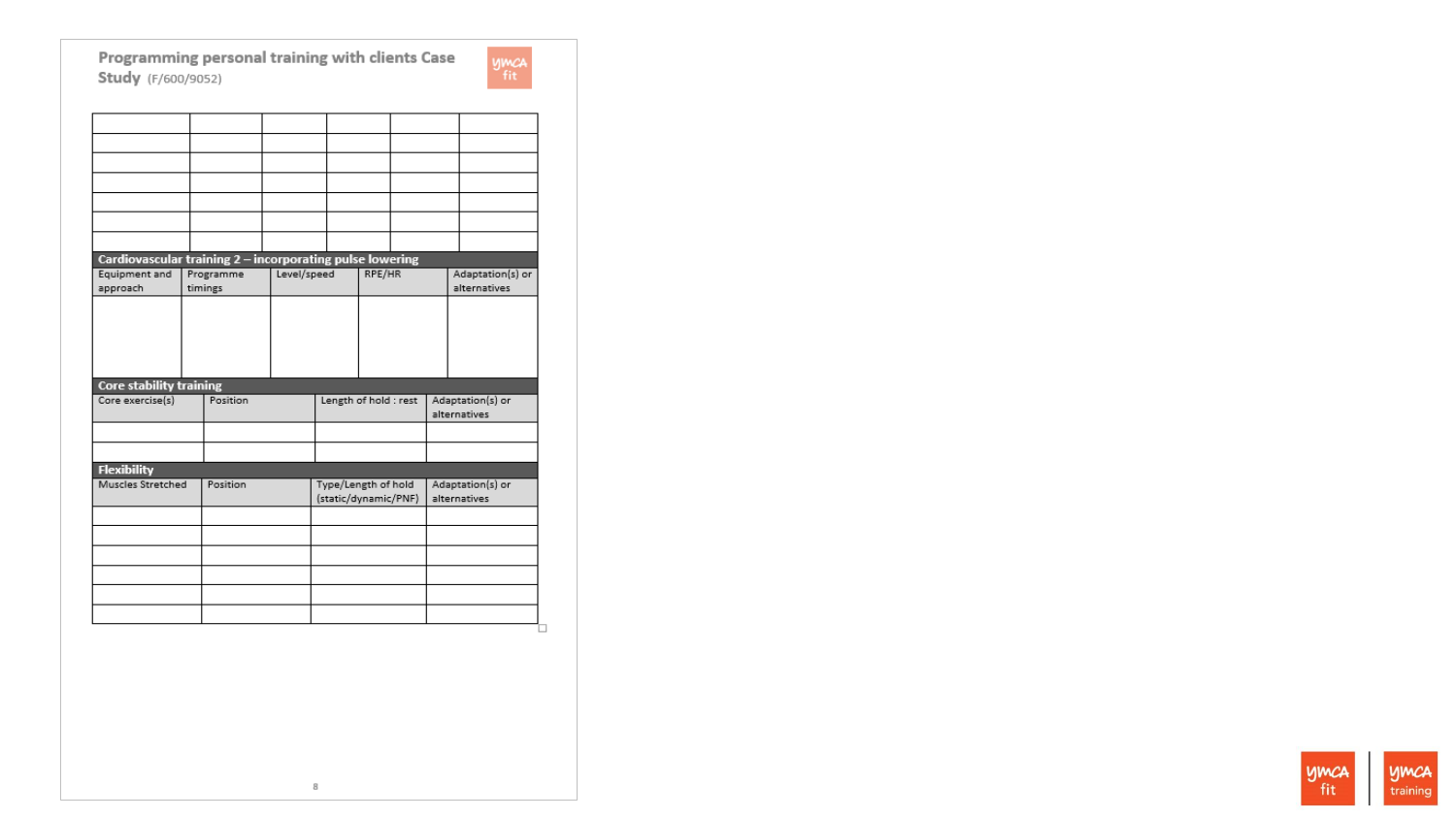

## **Evaluation form 1**

-

| Learner's name: |  |
|-----------------|--|
| Client's name:  |  |
| Session number: |  |

You will need to complete the 4 session evaluation forms. You must evaluate each of the 4 sessions you carry out with your client. You will need to gain feedback from your client in order to complete some of the sections within this evaluation form. These evaluations will link directly to the review of the client's goals.

| Client feedback                                                                          |                                         |
|------------------------------------------------------------------------------------------|-----------------------------------------|
| The client found the following aspects of the personal training session                  |                                         |
| effective/challenging:                                                                   |                                         |
|                                                                                          |                                         |
|                                                                                          |                                         |
|                                                                                          |                                         |
|                                                                                          |                                         |
|                                                                                          |                                         |
|                                                                                          |                                         |
|                                                                                          |                                         |
|                                                                                          |                                         |
| The client found the following aspects of the personal training session ineffective/less |                                         |
| challenging:                                                                             |                                         |
|                                                                                          |                                         |
|                                                                                          |                                         |
|                                                                                          |                                         |
|                                                                                          |                                         |
|                                                                                          |                                         |
|                                                                                          |                                         |
|                                                                                          |                                         |
| The client enjoyed the following:                                                        | The client did not enjoy the following: |
|                                                                                          |                                         |
|                                                                                          |                                         |
|                                                                                          |                                         |
|                                                                                          |                                         |
|                                                                                          |                                         |
|                                                                                          |                                         |
|                                                                                          |                                         |
|                                                                                          |                                         |
|                                                                                          |                                         |
|                                                                                          |                                         |
|                                                                                          |                                         |
|                                                                                          |                                         |
|                                                                                          |                                         |

 $\circ$ 

# Related to all Evaluation forms (1-4)

You must complete all boxes on the evaluation form – give as much detail as possible.

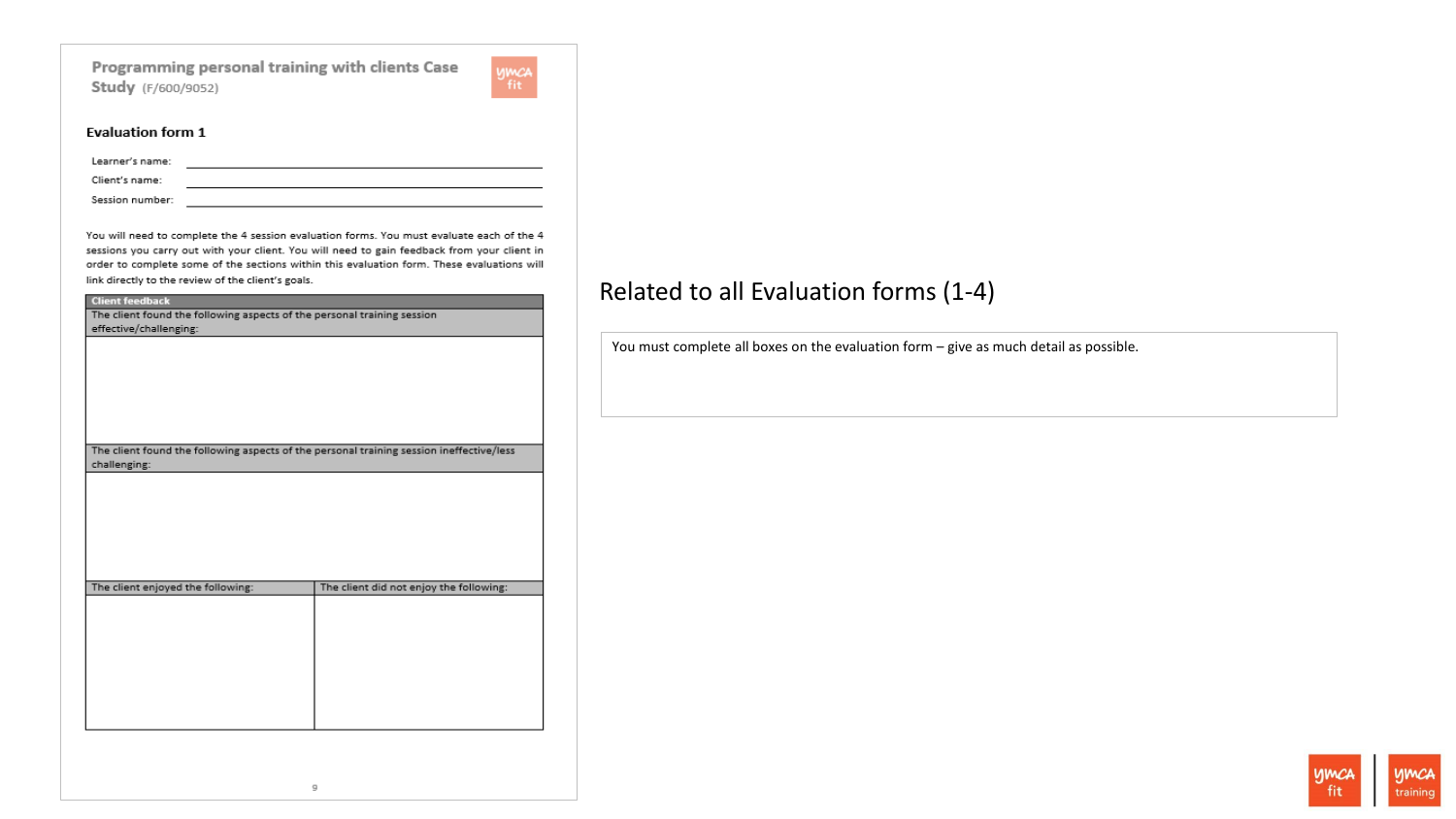

Based on the information received from the client and the visual/verbal feedback given during this session, I will change the clients programme in the following ways before the

| <u>next session:</u>                                                                        |       |
|---------------------------------------------------------------------------------------------|-------|
| Exercise/activities:                                                                        |       |
|                                                                                             |       |
|                                                                                             |       |
|                                                                                             |       |
|                                                                                             |       |
|                                                                                             |       |
|                                                                                             |       |
|                                                                                             |       |
|                                                                                             |       |
| Environment and resources:                                                                  |       |
|                                                                                             |       |
|                                                                                             |       |
|                                                                                             |       |
|                                                                                             |       |
|                                                                                             |       |
|                                                                                             |       |
|                                                                                             |       |
|                                                                                             |       |
|                                                                                             |       |
| Adaptations and alternatives:                                                               |       |
|                                                                                             |       |
|                                                                                             |       |
|                                                                                             |       |
|                                                                                             |       |
|                                                                                             |       |
|                                                                                             |       |
| Other:                                                                                      |       |
|                                                                                             |       |
|                                                                                             |       |
|                                                                                             |       |
|                                                                                             |       |
|                                                                                             |       |
|                                                                                             |       |
|                                                                                             |       |
|                                                                                             |       |
|                                                                                             |       |
| I (the client) agree with the above changes to my next personal training session and agreed |       |
| that they are appropriate to my need.                                                       |       |
|                                                                                             |       |
|                                                                                             |       |
| Client's signature:                                                                         | Date: |
| *an electronic signature is acceptable on this document                                     |       |
|                                                                                             |       |
|                                                                                             |       |
| Learner's signature:                                                                        | Date: |
| *an electronic signature is acceptable on this document                                     |       |
|                                                                                             |       |
|                                                                                             |       |
|                                                                                             |       |
|                                                                                             |       |
|                                                                                             |       |

Fill in all boxes. If your not making any changes in one section state why.

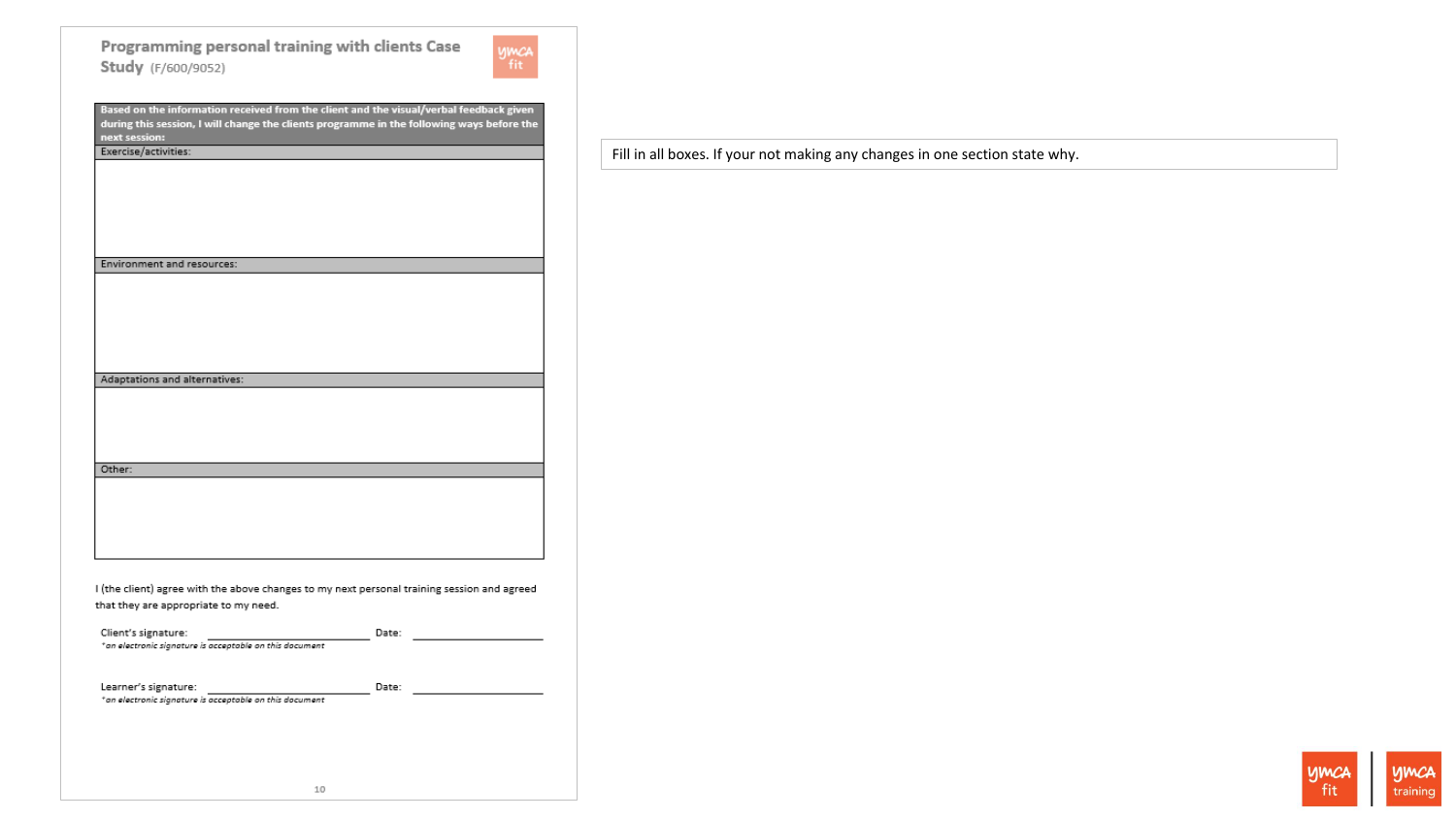

Warm up

## 12 week programme overview

Client's name:

Week 12 – overview Week 1 Week 6 - overview of changes of changes Frequency Intensity Time Type **Explain the reasons for the** Any other information **Explain the reasons** changes for the changes

The purpose of the overview is to give a more detailed description of each phase of your clients programme and explain changes you've made and why.

Make sure you refer back to lifestyle information, fitness testing, likes/dislikes and goal setting or any other requirements your clients has to ensure your overview is tailored specifically to your client.

In the overview of each component you need to show a progression in line with the goals you have agreed with your client.

All changes made over the 12 weeks must be explained.

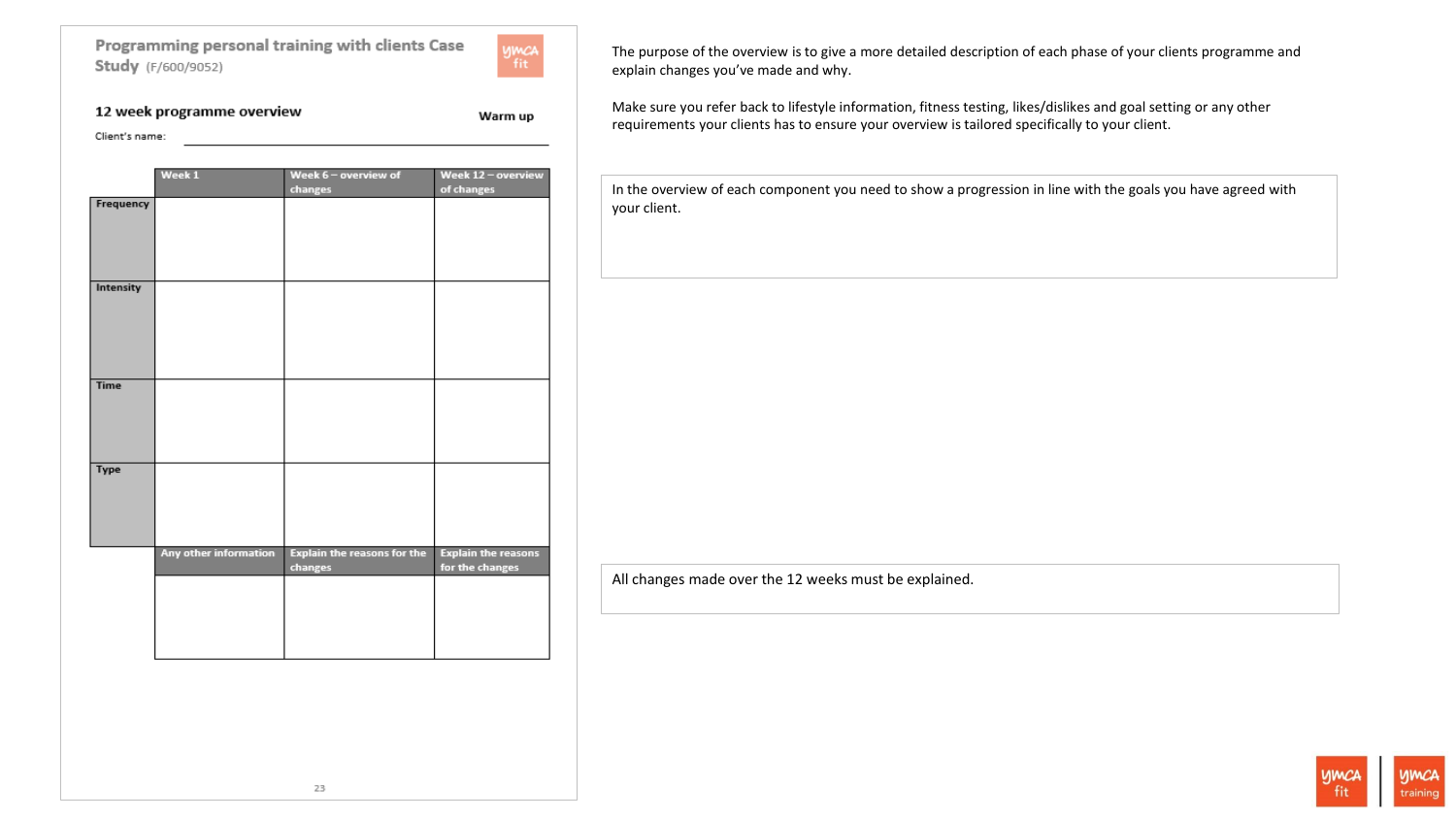

# 12 week programme overview

Cardiovascular training

|             | Week 1                | Week 6 - overview of<br>changes               | Week 12 - overview<br>of changes              |
|-------------|-----------------------|-----------------------------------------------|-----------------------------------------------|
| Frequency   |                       |                                               |                                               |
|             |                       |                                               |                                               |
|             |                       |                                               |                                               |
| Intensity   |                       |                                               |                                               |
|             |                       |                                               |                                               |
|             |                       |                                               |                                               |
|             |                       |                                               |                                               |
| <b>Time</b> |                       |                                               |                                               |
|             |                       |                                               |                                               |
|             |                       |                                               |                                               |
| <b>Type</b> |                       |                                               |                                               |
|             |                       |                                               |                                               |
|             |                       |                                               |                                               |
|             |                       |                                               |                                               |
|             | Any other information | <b>Explain the reasons for the</b><br>changes | <b>Explain the reasons</b><br>for the changes |
|             |                       |                                               |                                               |
|             |                       |                                               |                                               |
|             |                       |                                               |                                               |
|             |                       |                                               |                                               |

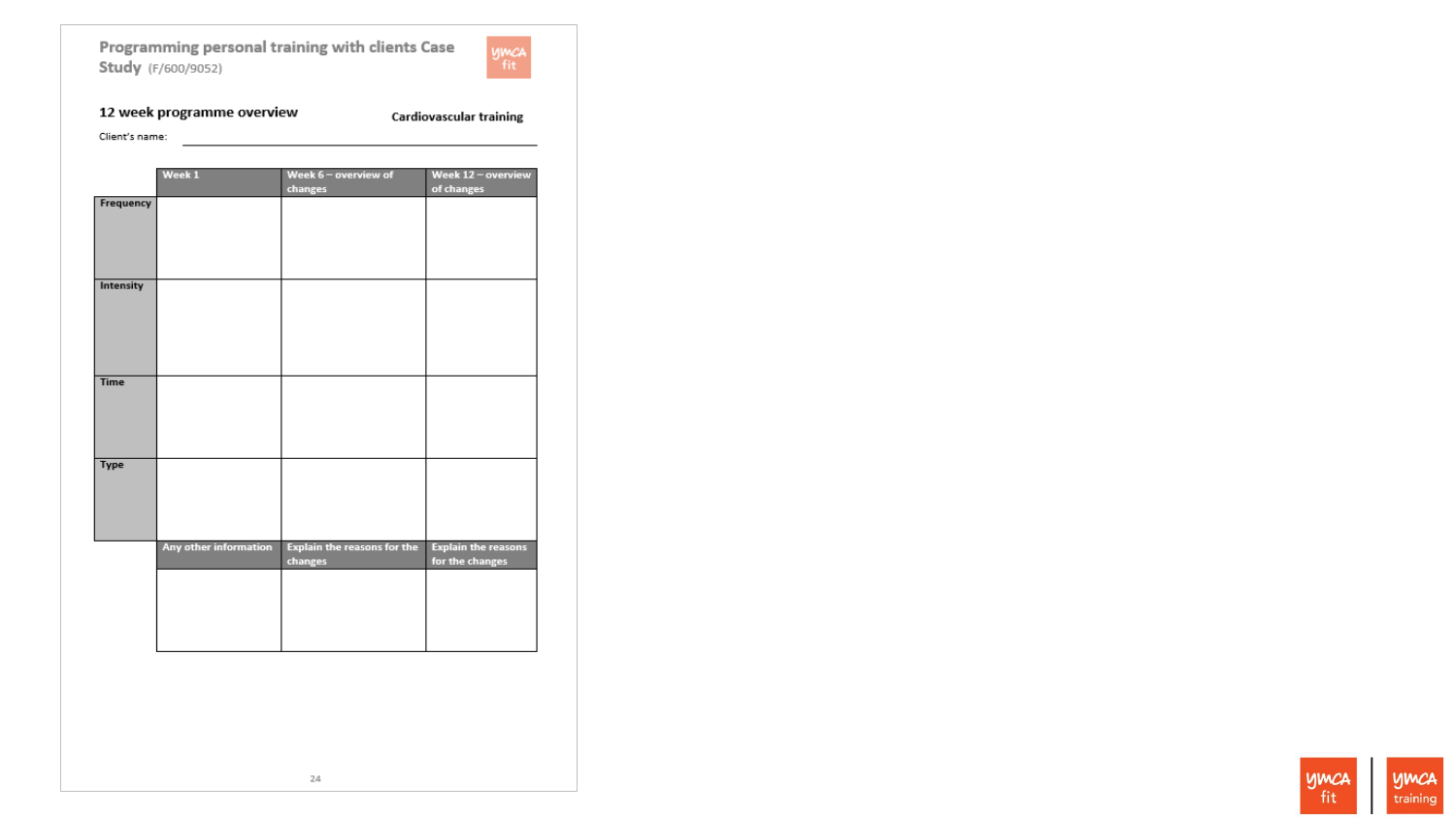

# 12 week programme overview

**Resistance training** 

Client's name:

|                  | Week 1                | Week 6 - overview of<br>changes               | Week 12 - overview<br>of changes              |
|------------------|-----------------------|-----------------------------------------------|-----------------------------------------------|
| Frequency        |                       |                                               |                                               |
| <b>Intensity</b> |                       |                                               |                                               |
| <b>Time</b>      |                       |                                               |                                               |
| <b>Type</b>      |                       |                                               |                                               |
|                  | Any other information | <b>Explain the reasons for the</b><br>changes | <b>Explain the reasons</b><br>for the changes |

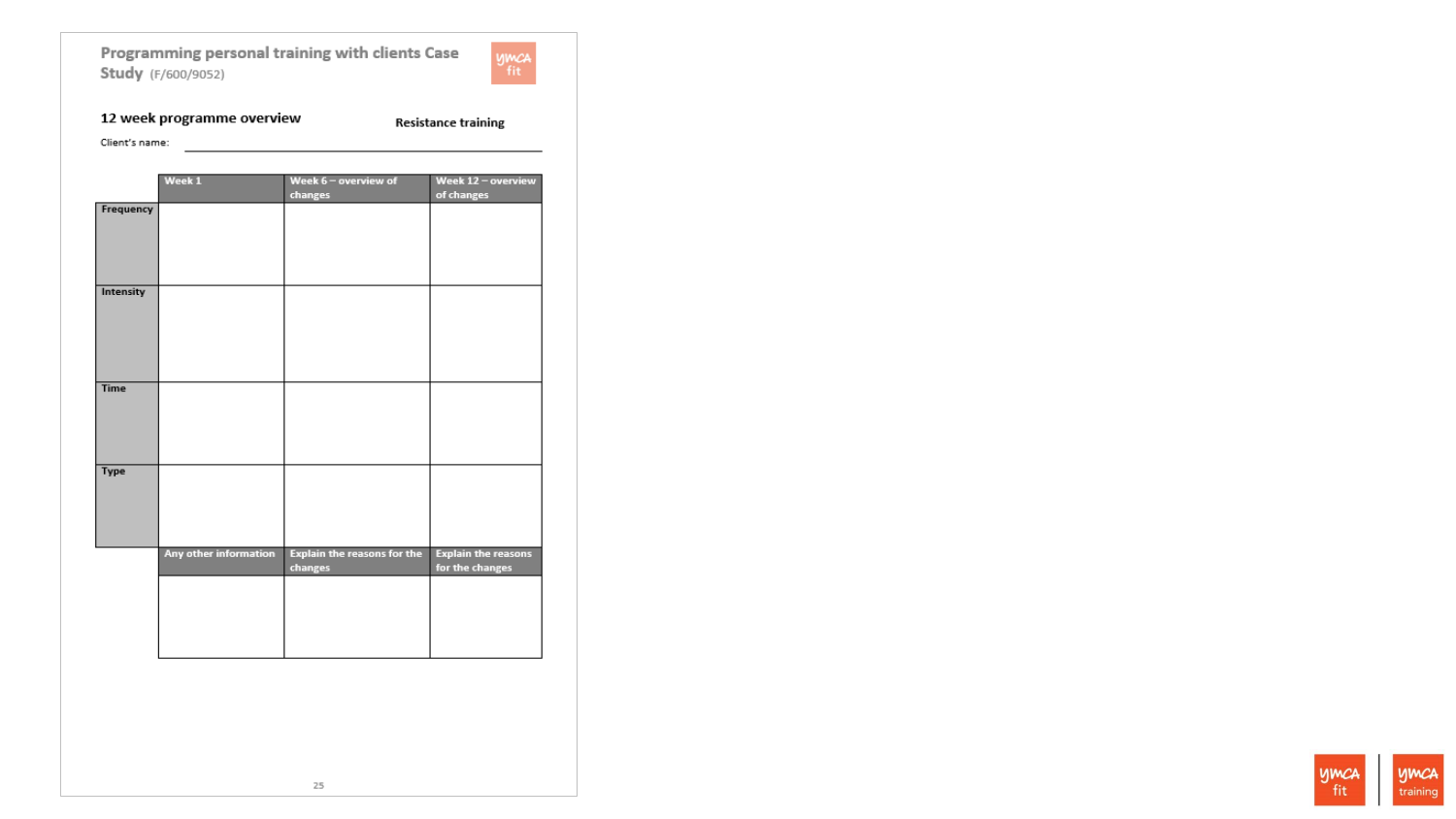

# 12 week programme overview

**Core Stability** 

Client's name:

|                  | Week 1                | Week 6 - overview of<br>changes               | Week 12 - overview<br>of changes              |
|------------------|-----------------------|-----------------------------------------------|-----------------------------------------------|
| Frequency        |                       |                                               |                                               |
| <b>Intensity</b> |                       |                                               |                                               |
| <b>Time</b>      |                       |                                               |                                               |
| <b>Type</b>      |                       |                                               |                                               |
|                  | Any other information | <b>Explain the reasons for the</b><br>changes | <b>Explain the reasons</b><br>for the changes |

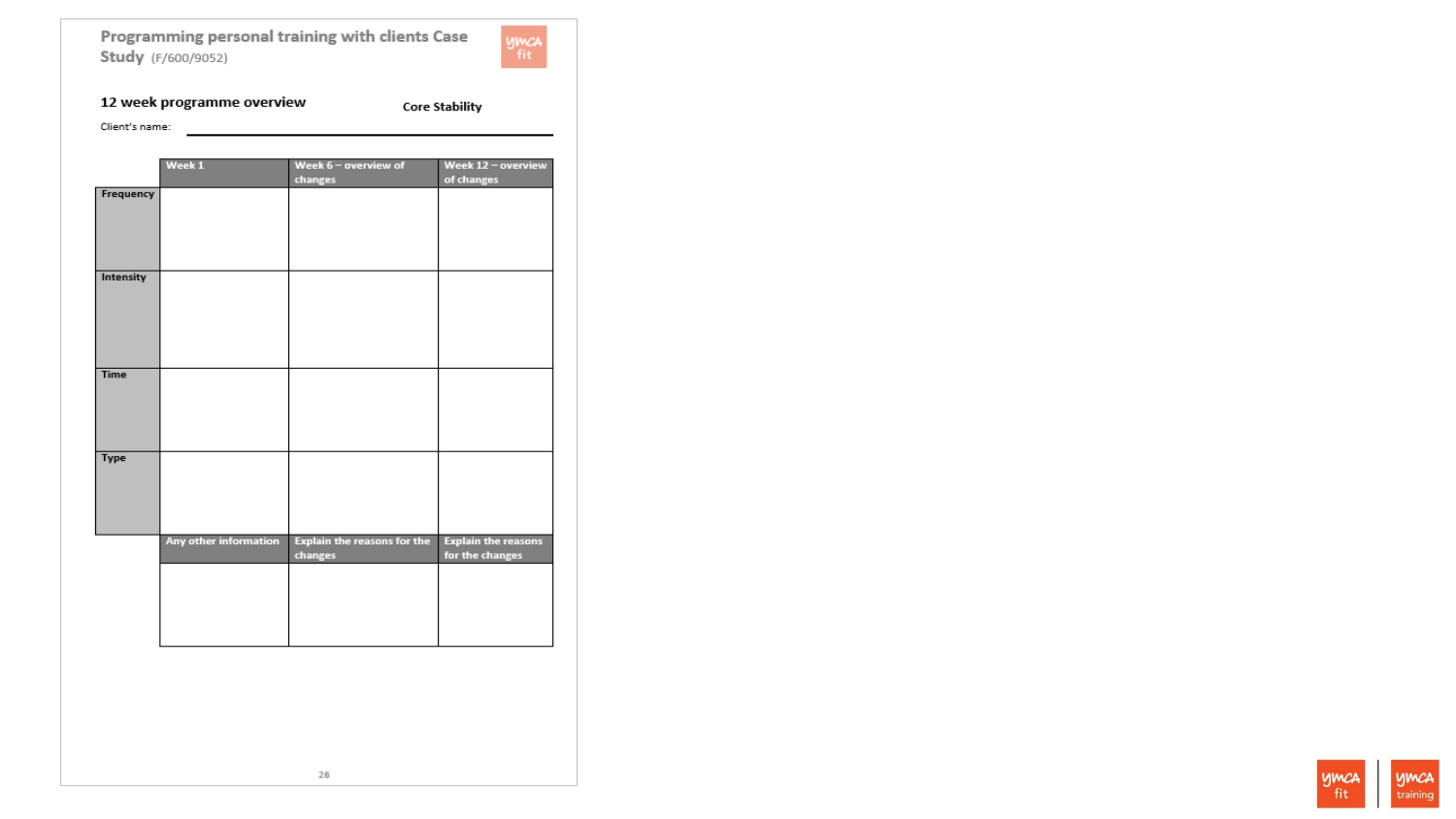

## 12 week programme overview

Cool down and Flexibility

Client's name:

|             | Week 1                | Week 6 - overview of               | Week 12 - overview         |
|-------------|-----------------------|------------------------------------|----------------------------|
|             |                       | changes                            | of changes                 |
| Frequency   |                       |                                    |                            |
|             |                       |                                    |                            |
|             |                       |                                    |                            |
|             |                       |                                    |                            |
|             |                       |                                    |                            |
|             |                       |                                    |                            |
|             |                       |                                    |                            |
| Intensity   |                       |                                    |                            |
|             |                       |                                    |                            |
|             |                       |                                    |                            |
|             |                       |                                    |                            |
|             |                       |                                    |                            |
|             |                       |                                    |                            |
|             |                       |                                    |                            |
| <b>Time</b> |                       |                                    |                            |
|             |                       |                                    |                            |
|             |                       |                                    |                            |
|             |                       |                                    |                            |
|             |                       |                                    |                            |
|             |                       |                                    |                            |
|             |                       |                                    |                            |
| <b>Type</b> |                       |                                    |                            |
|             |                       |                                    |                            |
|             |                       |                                    |                            |
|             |                       |                                    |                            |
|             |                       |                                    |                            |
|             |                       |                                    |                            |
|             |                       |                                    |                            |
|             | Any other information | <b>Explain the reasons for the</b> | <b>Explain the reasons</b> |
|             |                       | changes                            | for the changes            |
|             |                       |                                    |                            |
|             |                       |                                    |                            |
|             |                       |                                    |                            |
|             |                       |                                    |                            |
|             |                       |                                    |                            |
|             |                       |                                    |                            |
|             |                       |                                    |                            |
|             |                       |                                    |                            |

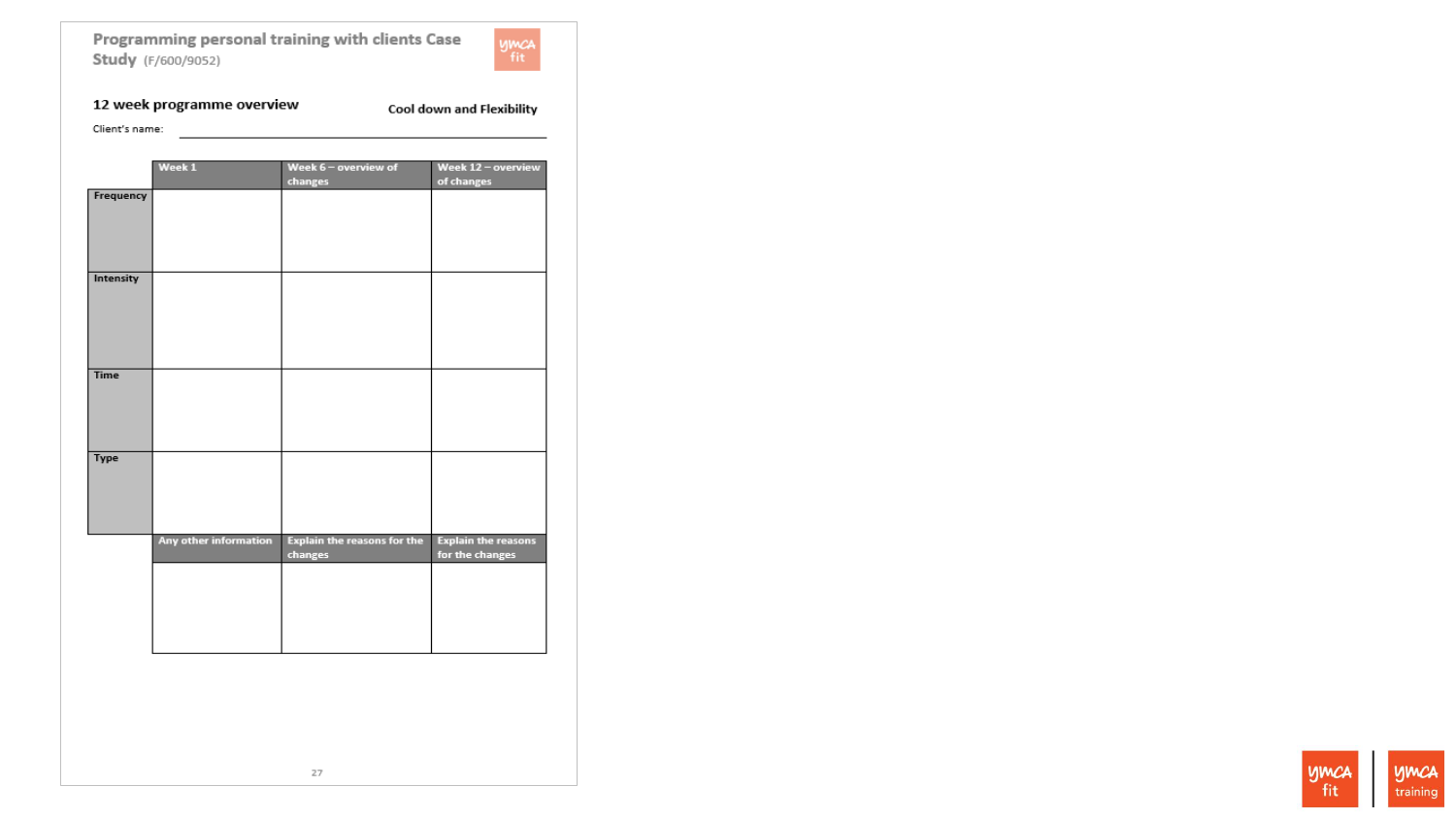

| 12 week programme overview | Activities for daily living (ADL) |
|----------------------------|-----------------------------------|
| Client's name:             |                                   |

| Week $\boldsymbol{1}$ | Week 6 | Week 12 |
|-----------------------|--------|---------|
|                       |        |         |
|                       |        |         |
|                       |        |         |
|                       |        |         |
|                       |        |         |
|                       |        |         |
|                       |        |         |
|                       |        |         |
|                       |        |         |
|                       |        |         |
|                       |        |         |
|                       |        |         |
|                       |        |         |
|                       |        |         |
|                       |        |         |
|                       |        |         |
|                       |        |         |
|                       |        |         |
|                       |        |         |
|                       |        |         |
|                       |        |         |
|                       |        |         |
|                       |        |         |
|                       |        |         |
|                       |        |         |
|                       |        |         |
|                       |        |         |
|                       |        |         |
|                       |        |         |
|                       |        |         |
|                       |        |         |
|                       |        |         |
|                       | 28     |         |

In this section you need to give daily activities your client can do to supplement they're exercise programme. These activities don't have to be exercise, just changes to lifestyle e.g. cycling to work instead of driving.

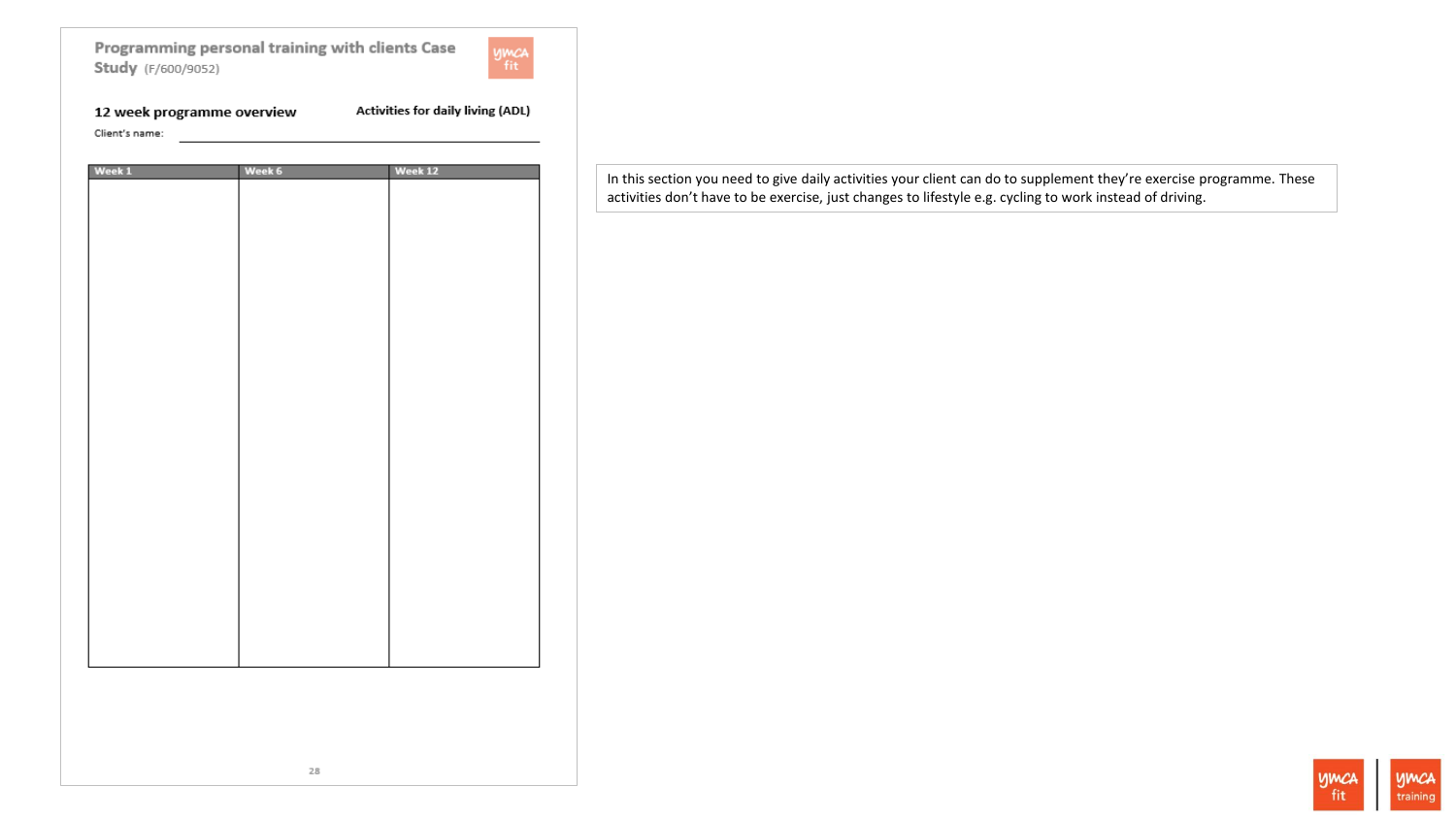

#### 12 week programme overview **Exercise in other environments**

Client's name:

Includes exercises that can be carried out in environments such as home, office or outdoors

| Week 1 | Week 6 | Week 12 |
|--------|--------|---------|
|        |        |         |
|        |        |         |
|        |        |         |
|        |        |         |
|        |        |         |
|        |        |         |
|        |        |         |
|        |        |         |
|        |        |         |
|        |        |         |
|        |        |         |
|        |        |         |
|        |        |         |
|        |        |         |
|        |        |         |
|        |        |         |
|        |        |         |
|        |        |         |
|        |        |         |
|        |        |         |
|        |        |         |

## 12 week programme overview

Other comments:

Please list any other details relating to the progression of the whole programme and how you will manage the programme

Here you need to give any exercises or additional aspects of the programme to be completed outside of the gym floor or studio. These should supplement the gym based programme. This could include things such as full workouts for your client to complete, recovery exercises or walking to work instead of driving etc.

Does your client have any other special needs or are there any things you need to do for this client e.g. if they're going on holiday in the middle of the programme and anything you'll advise they do while they're away.

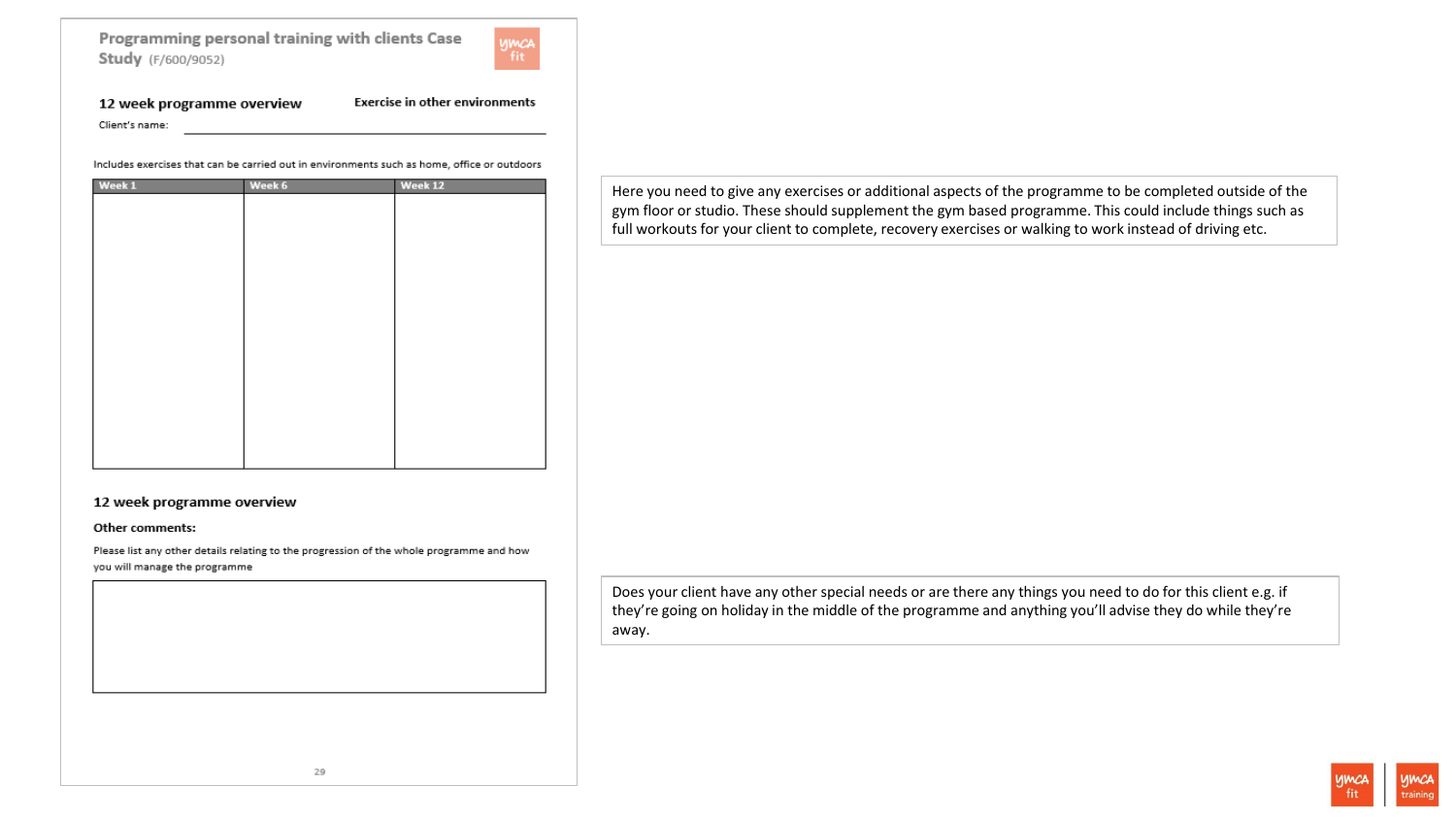

Goal stage: Short-term

## **Goal review**

Learner's name:

Client's name:

This document is to be completed with your client ion the agreed short-term goals review

### date.

| Feedback given to the client on their progress to date | setting | Client's view on their progress to date and any changes in the circumstances since goal |  |
|--------------------------------------------------------|---------|-----------------------------------------------------------------------------------------|--|
|                                                        |         |                                                                                         |  |
|                                                        |         |                                                                                         |  |
|                                                        |         |                                                                                         |  |
|                                                        |         |                                                                                         |  |
|                                                        |         |                                                                                         |  |
|                                                        |         |                                                                                         |  |
|                                                        |         |                                                                                         |  |
|                                                        |         |                                                                                         |  |
|                                                        |         |                                                                                         |  |
|                                                        |         |                                                                                         |  |
|                                                        |         |                                                                                         |  |
|                                                        |         |                                                                                         |  |
|                                                        |         |                                                                                         |  |
|                                                        |         |                                                                                         |  |
|                                                        |         |                                                                                         |  |
|                                                        |         |                                                                                         |  |
|                                                        |         |                                                                                         |  |
|                                                        |         |                                                                                         |  |
|                                                        |         |                                                                                         |  |
|                                                        |         |                                                                                         |  |
|                                                        |         |                                                                                         |  |
|                                                        |         |                                                                                         |  |
|                                                        |         |                                                                                         |  |
|                                                        |         |                                                                                         |  |
|                                                        |         |                                                                                         |  |
|                                                        |         |                                                                                         |  |

Information here needs to relate to goals set and any specific achievements (or non-achievement) at the short term goal review date stage. Also include how they are feeling (energy/strength levels etc), what are they enjoying, what are they not enjoying, are any parts too easy or too hard etc?

Even if your client is hypothetical a detailed response should be given here.

This should include achievements so far e.g. fitness test results, physical measurements or increased loads/levels etc and how this has made the client feel. Also include how the programme has or hasn't changed as a result of this. Remember, your feedback here should be positive and constructive regardless of the outcome - if your clients progress is minimal then try to point out why is it less than expected but in a constructive way.

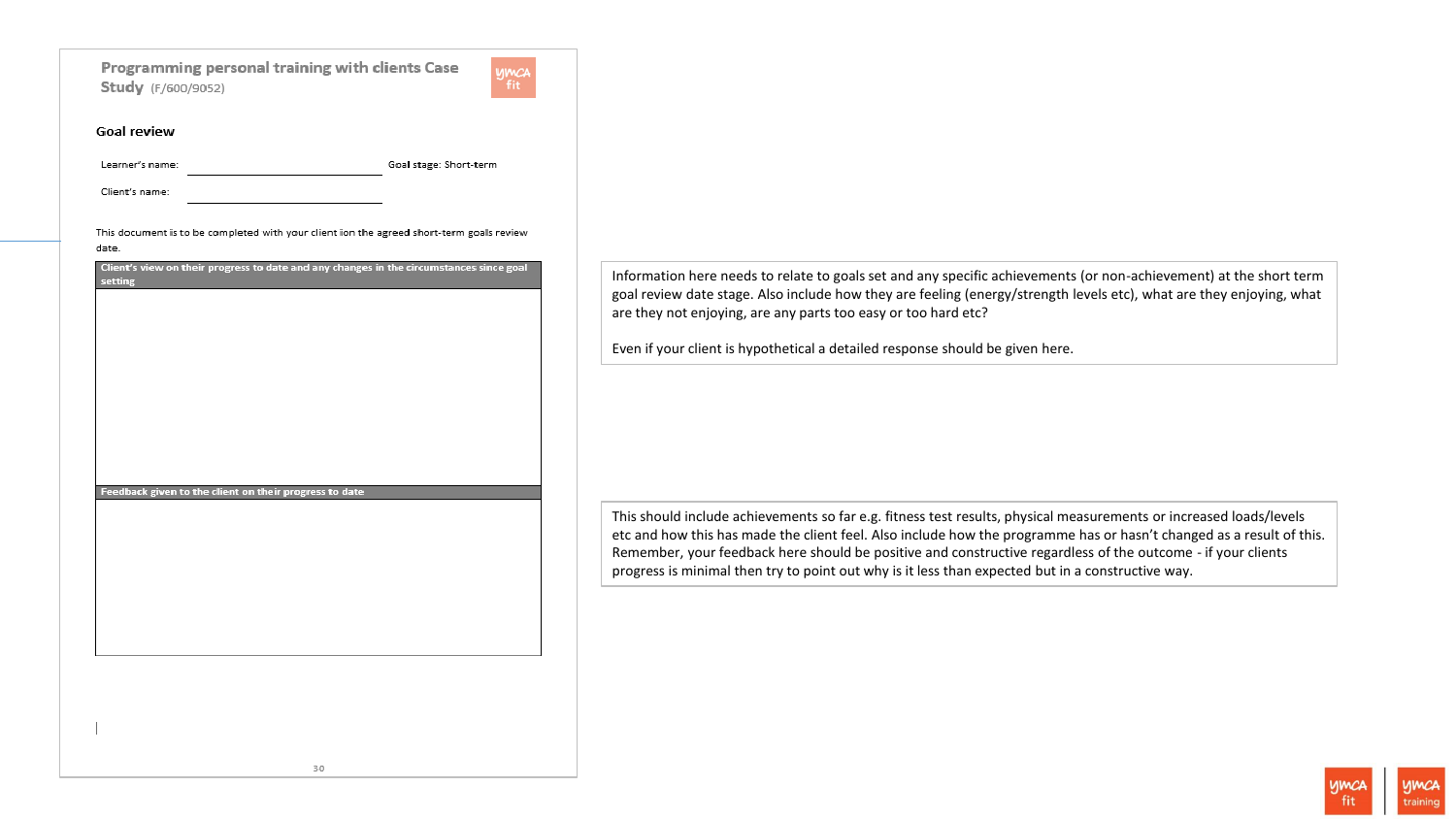| Programming personal training with clients Case<br>yma<br><sup>fit</sup><br><b>Study</b> (F/600/9052) |                                                                                                                                                                                                                                               |
|-------------------------------------------------------------------------------------------------------|-----------------------------------------------------------------------------------------------------------------------------------------------------------------------------------------------------------------------------------------------|
| Review of goals (based on outcome)<br>Short-term                                                      | Here refer to the short term goals and comment on progress (or not) towards that goal.                                                                                                                                                        |
| Next review date:                                                                                     |                                                                                                                                                                                                                                               |
| Summary of revised medium-term goals:                                                                 | First of all state whether the goals are going to be changed based on the short term review. If short term goal has<br>been achieved early or no/little progress has been made then the medium and long term goals may have to be<br>revised. |
|                                                                                                       |                                                                                                                                                                                                                                               |
| Next review date:<br>Summary of revised long-term goals:                                              |                                                                                                                                                                                                                                               |
|                                                                                                       | As above                                                                                                                                                                                                                                      |
|                                                                                                       |                                                                                                                                                                                                                                               |
|                                                                                                       |                                                                                                                                                                                                                                               |
| 31                                                                                                    | LAIALOA                                                                                                                                                                                                                                       |

**ymcA**<br>training **ymca**